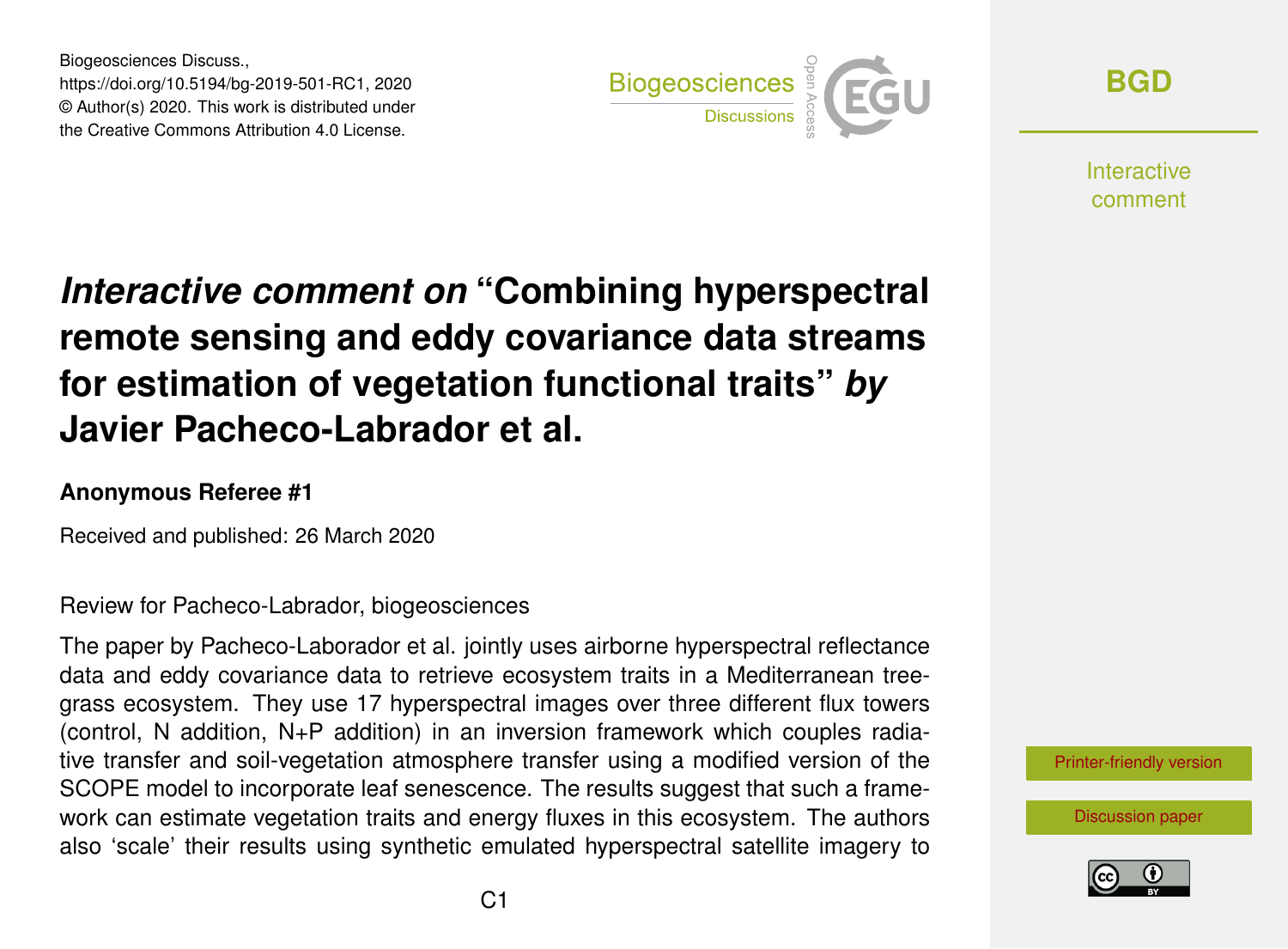place in the context of future hyperspectral missions.

The work described here is a significant effort, integrating many different datasets collected across a range of temporal and spatial scales over the course of 6 years. While this effort is very much appreciated, the many different data sources and complexity of the approach make it challenging to review. It requires a significant amount of background knowledge on the many papers previously published by the authors to completely understand the approach. Despite my best attempt at this, I still found this manuscript very difficult to evaluate. There are too many assumptions made for a complete evaluation of the paper's rigor, leaving the reader to have to place a lot of trust in the authors. If the assumptions are indeed valid (but again, too many to look into to fully address each one) then the paper comes across as a sound methodological approach. Despite these limitations, I think there is value in this work, but I would recommend the authors consider re-evaluating how to best distill this complex story into something more tangible and coherent.

To me (and I could be missing the point), the paper reads very much like a methodological paper, perhaps better fit for a journal like EGU's Geoscientific Model Development. The paper does not go far enough into describing the "interactions between the biological, chemical, and physical processes in terrestrial or extraterrestrial life with the geosphere, hydrosphere, and atmosphere" – as stated as a goal of Biogeosciences. There is very little information regarding what the authors have learned about this ecosystem; the main result is that a seemingly complex approach can produce key functional parameters of vegetation that are robust to several sources of uncertainty. The discussion of sources of uncertainty, in particular, is extremely robust and very much appreciated.

Based on the strengths of this paper, I would suggest a path forward might be to remove the analysis in Figs. 5 and 7. To me, these figures raise more questions than answers. The attempt by the authors to say something more ecological about how vegetation traits co-vary takes away from the paper. Focusing on the key results, Fig. 3, 4, and 6 (Figs. 1 and 2 are also nice) seems like it would help to distill the information content. A

## **[BGD](https://www.biogeosciences-discuss.net/)**

Interactive comment

[Printer-friendly version](https://www.biogeosciences-discuss.net/bg-2019-501/bg-2019-501-RC1-print.pdf)

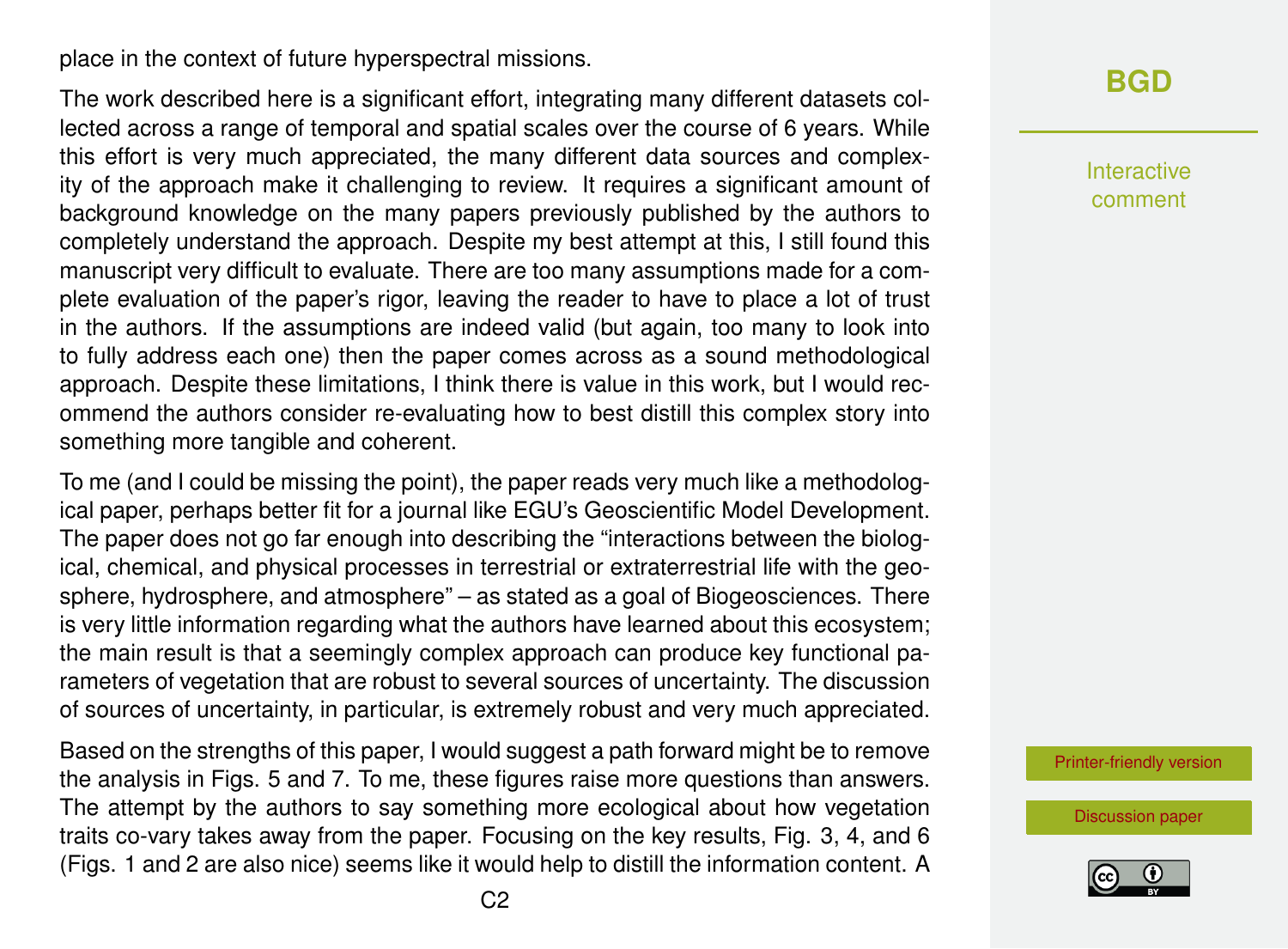reduction in the amount of parameters the authors are trying to predict might also help (moving the rest to the supplementary material). Focusing on a few key vegetation parameters – as opposed to trying to model everything, all at once – followed by a concrete discussion on where and why model-data mismatch or over/underprediction happens might also be a path forward. Currently - while there is a lot of good content in the discussion - it should relate explicitly back to the key results and answer bigger questions about how such analytical techniques could be used to map vegetation traits going forward. I realize this a fairly vague suggestion, but a substantial reframing of the story will also help this paper reach a broader audience.

Minor comments are as follows:

Abstract (and elsewhere): The authors use the word "prove" to describe their findings. This language is too strong, consider "suggest."

The first sentence of the introduction, I would perhaps not mention just climate change as an application for this work, as climate change is never again discussed and by using it as the only potential application, it implies that this might feature into the work more prominently.

The introduction is well written, the authors touch on pretty much every aspect of the paper. If one had time to read all of these papers from a wide range of disciplines, it would certainly make the methods and results easier to interpret. In order to reach a broader audience, I'd suggest a little more 'hand-holding' though, particularly with regard to what exactly some of the plant functional traits are and why they are important.

One main point made clear in the introduction is that an attempt to jointly retrieve functional traits using hyperspectral imagery combined with EC data is lacking. But it's not clear why we need this? How are the other methods failing that require this new approach?

Line 111: The authors note that only one of the examples from the previous

## **[BGD](https://www.biogeosciences-discuss.net/)**

Interactive comment

[Printer-friendly version](https://www.biogeosciences-discuss.net/bg-2019-501/bg-2019-501-RC1-print.pdf)

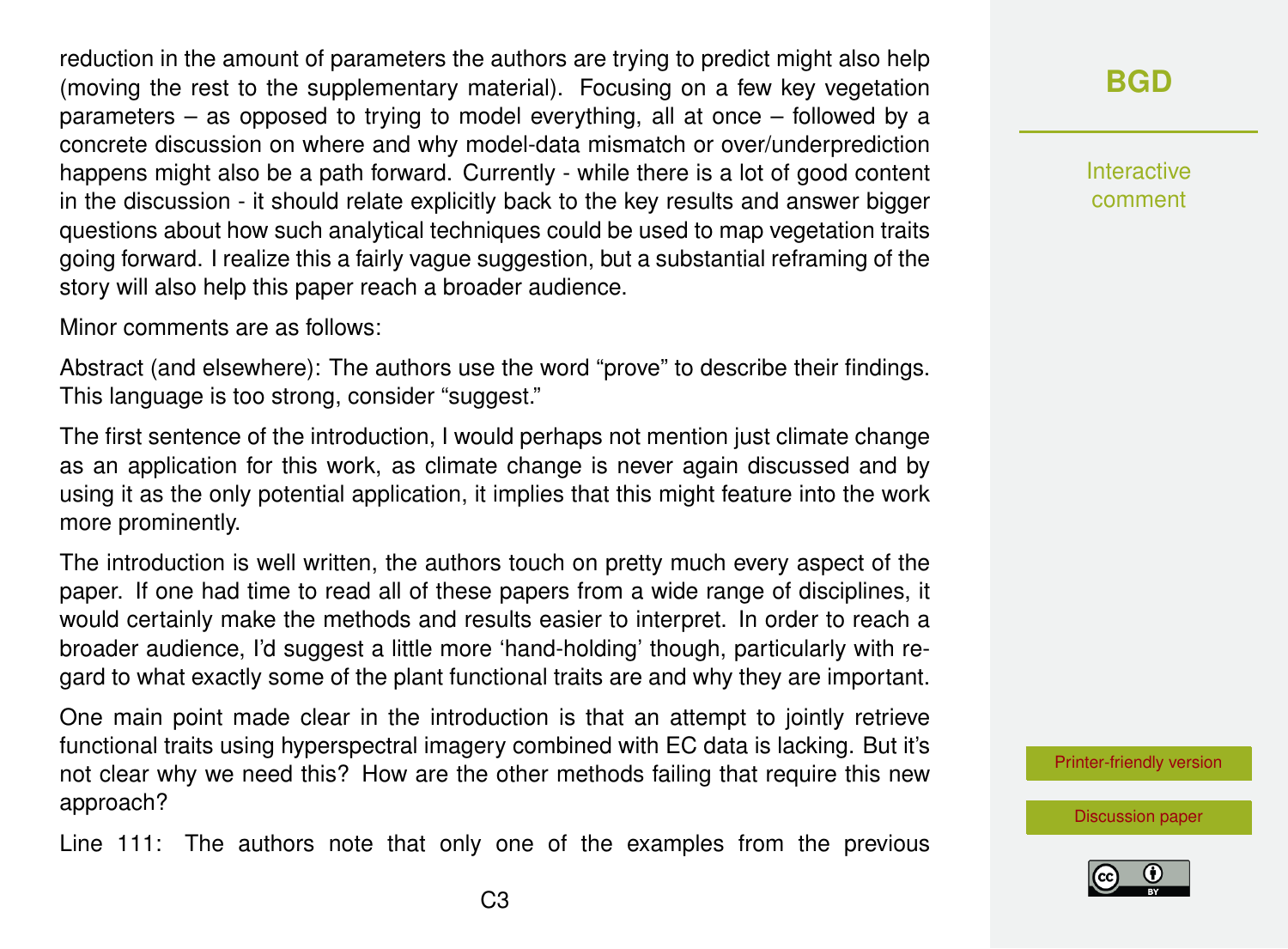paragraph validates retrievals against actual measurements from gas-exchange measurements. . .but this paper doesn't do that. They make assumptions about other traits or use data from existing literature in combinations that is difficult to follow.

Lines 124-130: The attempt to relate this work to future satellite missions is appreciated, but the amount of detail necessary to introduce readers to how the emulation works is lacking.

Line 143: Describe CT. . .I'm guessing Control Treatment

Line 157: 'mayor' to 'major'. . .there are quite a few grammatical mistakes throughout, I won't comment on them, but please address these. Given the large quantity of coauthors, one would think these could be addressed.

Table 1: This table is appreciated, but for the many other variables used during this entire study it would help to add them as additional columns.

Line 213: Why aren't data from these additional campaigns included?

Line 210-250: There are many assumptions made regarding the biophysical variables used. For example, deriving Vcmax from Nmass,green and a relationship from an existing paper. While there isn't much of an alternative, it should be noted that many of the biophysical parameters are very much inferred.

Line 269: To assume that carotenoid concentration will covary with Chl concentration (derived from a SPAD meter) is one example of gross oversimplification.

Line 299: 'close to solar noon'. Are the actual flight times used to compare to the EC data? Solar noon is much less relevant here as are the incident irradiance conditions. Diffuse/direct fraction, time of year, solar zenith angle. . .it's unclear how these are considered.

Figure 2: This is a useful figure, the axes need labels.

Figure 3: The x axes are displayed as a time series, at equally spaced intervals that

Interactive comment

[Printer-friendly version](https://www.biogeosciences-discuss.net/bg-2019-501/bg-2019-501-RC1-print.pdf)